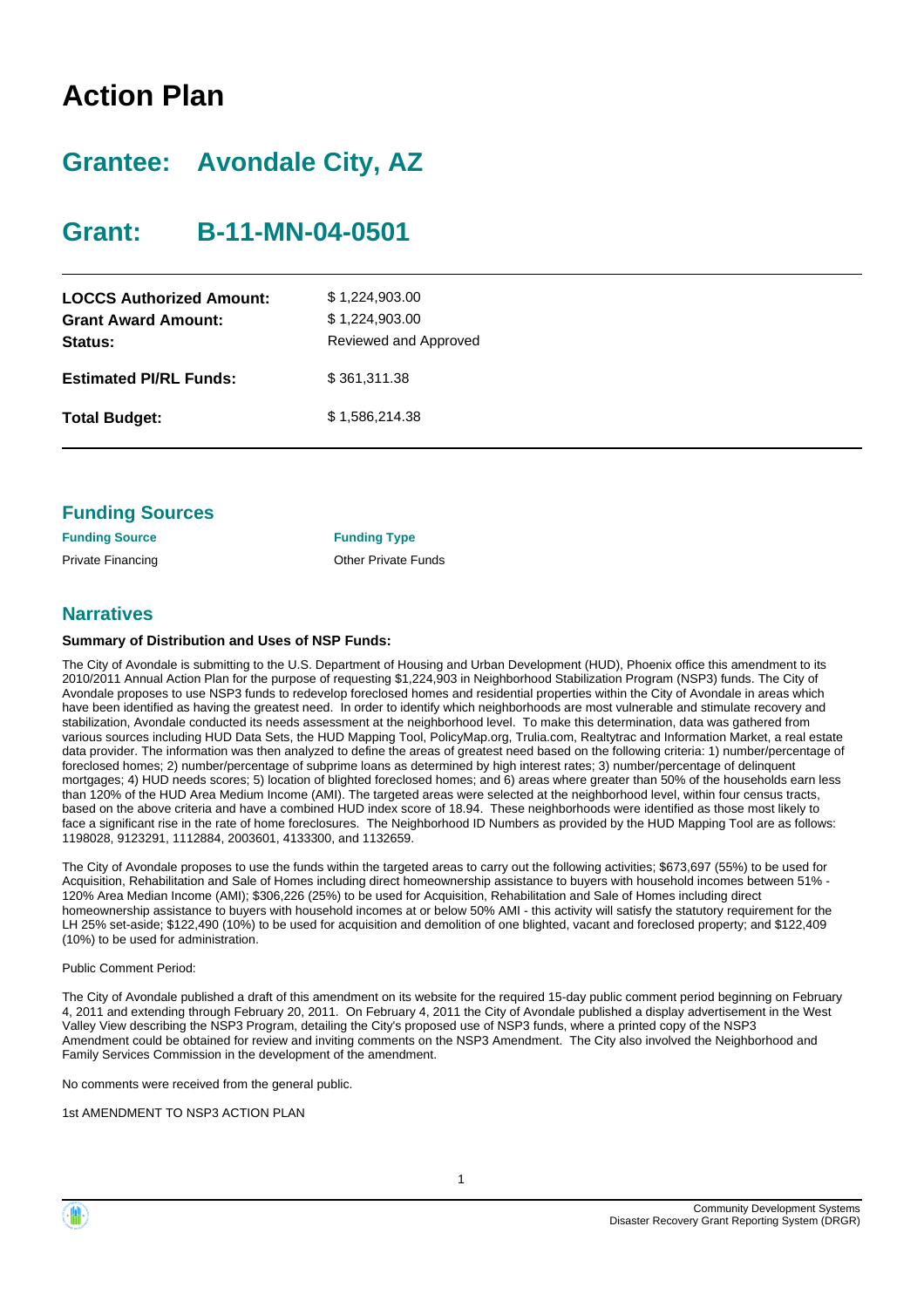Since February 2011, when Avondale's original NSP3 Plan was developed, the City has experienced a considerable decrease in the number of foreclosures and delinquencies. Whfinitely positive for our community, thres ahge to our original program design. At this time, two changes will be made to the program.

#### Expansion of Target Area:

Expansion of the target areas to increase the availability of NSP3 eligible properties is necessary. The decrease in foreclosures and the competitiveness of the market from outside investors has caused a shortage of NSP3 eligible properties to be available for potential buyers. In January of this year, only eight properties were available within current target areas. Staff used the HUD Mapping Tool to ensure that the areas being added met or exceeded the minimum needs threshold score for the state of Arizona (17). The summary provided by the mapping tool gave combined score for all areas of 17.88, with individual areas ranging from 17.37 to 19.40.

#### Change in Loan Terms (Continued Affordability):

The City of Avondale is committed to ensuring continued affordability and will exceed the minimum required standards as set forth by the HOME Investment Partnership Program as follows:

Homebuyer assistance will be provided as a no-interest, soft-second mortgage to be:

• Less than 20 years - Due upon sale; refinance, if refinance does not result in a lower monthly payment or if there is any cash out; or if the

- home is no longer the primary residence of the owner, or
	- At 20 years, 100% forgiven

The City shall be listed as the beneficiary for all loans. All down payment loans will be secured by a Promissory Note and Deed of Trust recorded against the assisted property. The City will ensure affordability through recapture of down payment assistance funds, as stipulated above, to be used to assist subsequent qualified low, moderate and middle income households.

The City held a 15-day public comment period which began on March 2, 2012 and continued through March 17, 2012. Information regarding the amendment was posted to the city website and a notice encouraging comments was published in the West Valley View on March 2, 2012. Additionally, two meetings were held allowing the public to hear discussion of the proposed changes and to comment as follows; the Neighborhood and Family Services Commission reviewed and recommended approval of the proposed changes on February 22, 2012, and the City Council also discussed and approved the changes on March 19, 2012. Both meetings were posted according to public meeting laws. If there was public present, calls were made to the public, however; no comments were received.

#### 2nd AMENDMENT TO NSP3 ACTION PLAN

Since February 2011, when Avondale's original NSP3 Plan was developed, the City has submitted one prior amendment in March 2012 which expanded target areas and changed the loan terms for homebuyer assistance activities. The City continues to experience a limited number of available REO properties on the market and competition from other buyers is high. While this is positive for our community, these market conditions warrant an additional amendment to the City's current program design. These changes will better enable the City to meet the required NSP3 expenditure deadlines while still meeting the needs of the community. At this time, the folwigcagewllbmade to the NSP3 Action Plan.

#### The Addition of Redevelopment as an Activity

The addition of redevelopment as an activity will allow for the new construction of six (6) units of housing. The purpose of this new development is to provide high quality, well-designed housing units incorporating known sustainability strategies while increasing the available housing stock for NSP-eligible homebuyers. Once these units are completed and ready for occupancy, the units will be made available to NSP eligible homebuyers thus eliminating the competition from other parties. Of the units built, some will be reserved to help meet the required 25% set aside for households at or below 50% of area median income as per the Neighborhood Stabilization Program. Any program income generated by the subsequent sale of these properties will then be allocated to assist other homebuyers through the existing NSP3 homebuyer assistanceprogram or be used for an eligible NSP3 expense/activity. The addition of this activity also requires a reallocation of funding per activity.

#### Change in Loan Terms (Continued Affordability):

The City of Avondale is committed to ensuring continued affordability and will, at a minimum, meet the minimum required standards as set forth by the HOME Investment Partnership Program. Homebuyer assistance will be provided as a no-interest, soft-second mortgage in which the City shall be listed as the beneficiary for all loans. All down payment loans will be secured by a Promissory Note and Deed of Trust recorded against the assisted property. The City will ensure continued affordability through recapture of the down payment, principle buy-down and closing costs assistance to the homebuyer, as stipulated above, to be used to assist subsequent qualified low, moderate and middle income households.

The City held a 15-day public comment period which began on September 7, 2012 and continued through September 22, 2012. Information regarding the amendment was posted to the city website and a notice encouraging comments was published in the West Valley View on September 7, 2012. Additionally, two meetings were held allowing the public to hear discussion of the proposed changes and to comment as follows; the Neighborhood and Family Services Commission reviewed and recommended approval of the proposed changes on September 26, 2012, and the City Council also discussed and approved the changes on October 1, 2012. Both meetings were posted according to public meeting laws. Calls were made to the public, however; no

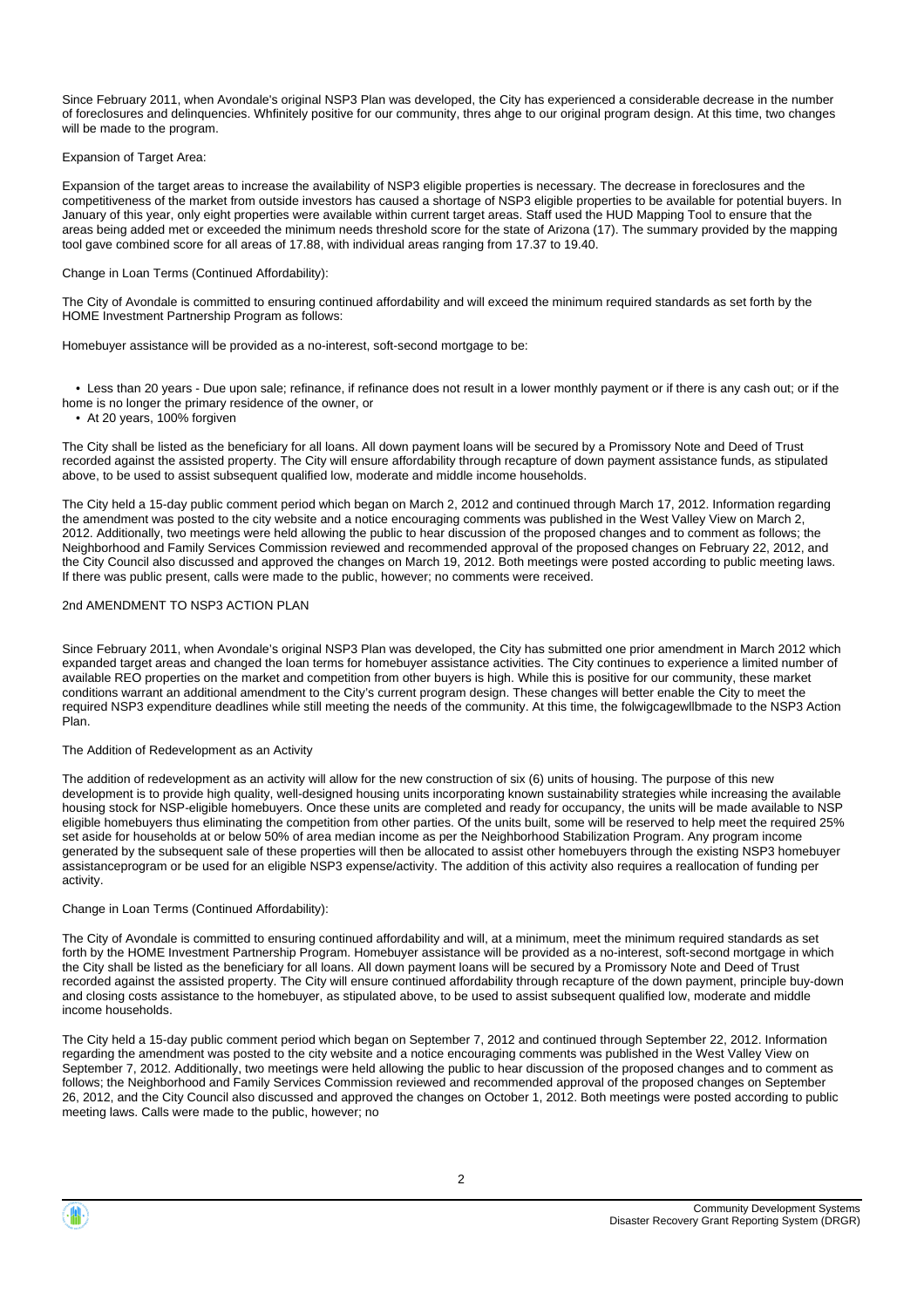comments were received.

#### 3rd AMENDMENT TO NSP3 ACTION PLAN

This amendment eliminates the Acquisition and Demolition activity and redirects those funds to the Redevelopment activity and to Acquisition/Rehab and Sale of Homes activities for regular and very low-income buyers. This amendment also redirects a portion of the Administration funds to the Redevelopment activity. Finally, it increases the allocations to Acquisition/Rehab and Sale of Homes to moderateincome buyers and Acquisition/Rehab and Sale of Homes for very low-income buyers (those with incomes at or below 50% of Area Median Income).

Since the completion of the last Action Plan Amendment, the number of blighted properties that can be classified as vacant and abandoned under theNeighborhoodStabilization Program regulations has decreased, and there are limited properties in need of demolition that qualify under NSP3. To qualify as abandoned,and therefore eligible for demolitionwithNSP3funds,the property would have to have mortgage or tax foreclosure proceedings initiated, or no mortgage or tax payments have been made by the property owner for at least 90 days, AND the property has been vacant for at least 90 days. These thresholds have been difficult to meet and document. Consequently, the City did not expend the funds allocated to demolition. However, there was a need for additional funds under the Redevelopment activity, as the costs involved in constructing high quality, well-designed homes combined with the infrastructure costs of the project exceeded initial estimates.

There also is a need to align the allocations with actual expenditure under the Acquisition/Rehab and Sale of Homes. During the time period when the second NSP3 Action Plan Amendment was in process, there were NSP3 buyers whose home purchases were in process prior to the approval of the amendment. The City made a decision to allow those buyers to complete their purchases under the NSP3 program. Those purchases exceeded the original estimate and consequently, the allocation amounts. The goals of the City's NSP3 Action Plan were met through those purchases.

Final allocations for NSP3 activities completed are as follows: Acquisition/Rehab/Resale (up to 120% AMI) - \$204,413; Acquisition/Rehab/Resale (up to 50% AMI) - \$83,000; Administration - \$82,490; LMMI New Housing Construction - \$427,500; LH25 New Housing Construction - \$427,500, for a total of \$1,224,903 in NSP3 funds. The City also expects to receive approximately \$500,000 in NSP3 program income from the sale of the four newly constructed homes. These funds will be used in the construction of additional owner-occupied units at adjacent sites.

The City held a 15-day comment period that commenced on February 7, 2014 and ended on February 22, 2014. Information regarding the amendment was posted to the City website and a notice encouraging public comments was published in the West Valley View on February 7, 2014. A Public Hearing was held on March 3, 2014 and a call the public made. No comments were received. Upon closure of the public hearing, City Council discussed and approved the changes to the Action Plan. Both meetings were advertised and conducted per open meeting laws.

#### **How Fund Use Addresses Market Conditions:**

Avondale is the product of the housing boom with housing units nearly doubling in a matter of approximately five years. When the housing market crashed, the effect on Avondale was severe as many homes were lost to foreclosure with some subdivisions experiencing foreclosure rates as high as 21%. Oversupply followed by foreclosures caused housing values to plunge even further thereby accelerating more foreclosures. The consequences of which have threatened to undermine the stability of many Avondale neighborhoods for the last few years. In part, as a result of the efforts made through the use of the first round of NSP funding, many of these subdivisions have realized a decrease in their foreclosure rate, however; there is still work to be done to stabilize the neighborhoods hardest hit. Of the 21,318 single family housing units in Avondale, 558 (2.62%) are in foreclosure and an additional 1,101 (5.16%) are pending foreclosure. While Avondale has realized a dip in foreclosures from the peak of the crisis, there remains a substantial amount of bank owned properties and foreclosure starts throughout the city. Many subdivisions are still experiencing combined foreclosure/pre-foreclosure rates over 11%. Additionally, rental vacancies are also high at approximately 12% while home sales have remained steady for the last 3 months at over 500 per month. With steady home sales, a median purchase price of \$106,000, most homes virtually new and new amenities and infrastructure in place, the Avondale market is both affordable and attractive for the potential homebuyer. Due to this attractive and steady buyers' market and given the rental vacancy rate, the city will focus its efforts on furthering the impact that was made with the first round of NSP funding by creating more owner occupied housing through both acquisition/rehab/resale as well as new construction activities, ensuring continued affordability and serving as a catalyst to stabilizing the City's neighborhoods. As a secondary strategy those homes which are acquired and rehabilitated that do not sell after having been on the market for nine months will be converted to affordable rental until which time the market will allow for resale.

#### **Ensuring Continued Affordability:**

Continued affordability for NSP3 assisted projects will be ensured by adhering to the HOME program standards at 24 CFR Part 92, as appropriate for each activity. Homebuyer assistance will be provided as a no-interest, soft-second mortgage that is due upon sale; refinance, if refinance does not result in a lower monthly payment or if there is any cash out; or if the home is no longer the primary residence of the owner. The City shall be listed as the beneficiary for all loans. All down payment loans will be secured by a Promissory Note and Deed of Trust recorded against the assisted property. The City will ensure affordability through a 100% recapture of down payment assistance funds to be used to assist subsequent qualified low, moderate and middle income households.

#### 1st AMENDMENT TO NSP3 ACTION PLAN

Change in Loan Terms (Continued Affordability):

The City of Avondale is committed to ensuring continued affordability and will exceed the minimum required standards as set forth by the HOME Investment Partnership Program as follows:

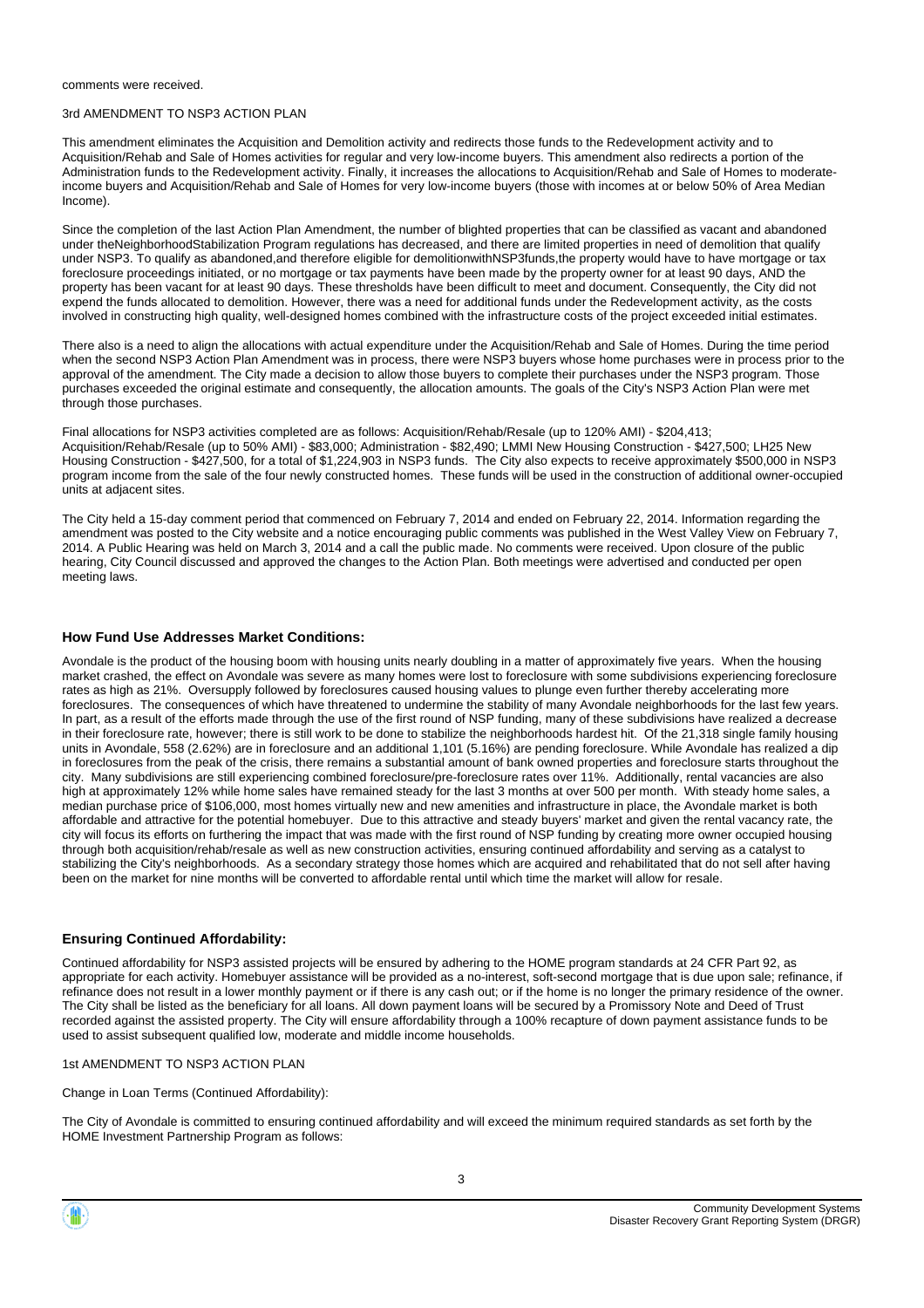Homebuyer assistance will be provided as a no-interest, soft-second mortgage to be:

• Less than 20 years - Due upon sale; refinance, if refinance does not result in a lower monthly payment or if there is any cash out; or if the

- home is no longer the primary residence of the owner, or
- At 20 years, 100% forgiven

The City shall be listed as the beneficiary for all loans. All down payment loans will be secured by a Promissory Note and Deed of Trust recorded against the assisted property. The City will ensure affordability through recapture of down payment assistance funds, as stipulated above, to be used to assist subsequent qualified low, moderate and middle income households.

#### 2nd AMENDMENT TO NSP3 ACTION PLAN

#### Change in Loan Terms (Continued Affordability):

The City of Avondale is committed to ensuring continued affordability and will, at a minimum, meet the minimum required standards as set forth by the HOME Investment Partnership Program. Homebuyer assistance will be provided as a no-interest, soft-second mortgage in which the City shall be listed as the beneficiary for all loans. All down payment loans will be secured by a Promissory Note and Deed of Trust recorded against the assisted property. The City will ensure continued affordability through recapture of the down payment, principle buy-down and closing costs assistance to the homebuyer, as stipulated above, to be used to assist subsequent qualified low, moderate and middle income households.

#### 3rd AMENDMENT TO NSP3 ACTION PLAN

The third amendment does not alter the existing affordability terms established by previous amendments.

#### **Definition of Blighted Structure:**

Residential structures which exhibit objectively determinable signs of deterioration and constitute a serious and growing menace, injurious and inimical to the public health, safety and welfare of the residents of the Avondale and the existence of this property contributes substantially and increasingly to the spread of disease and crime, necessitating excessive and disproportionate expenditures of public funds for the preservation of the public health and safety.

#### **Definition of Affordable Rents:**

Avondale will comply with HOME rent limits as described in 24 CFR 92.252 and in accordance with the Neighborhood Stabilization Program requirements as follows: the fair market rent for existing housing for comparable units in the area as established by HUD under 24 CFR 888.111; or rent that does not exceed 30 percent of the adjusted income of a family whose annual income equals 65 percent of the median income for the area as determined by HUD, with adjustments for number of bedrooms in the unit.

#### **Housing Rehabilitation/New Construction Standards:**

All NSP assisted residential properties will be rehabilitated or constructed to the extent necessary to comply with applicable laws, codes, and other requirements. All construction activities will address all issues relating to housing safety, quality, and health, in order to sell or rent the assisted homes. Avondale will use the Minimum Basic Housing Rehabilitation Standards adopted by the Maricopa County HOME Consortium as the minimum standard for all rehabilitation and new construction activities. Additionally, Avondale will strive to include improvements that result in increased energy efficiency, where feasible. Energy efficient improvements made will be cost effective, further ensure long term affordability, increase homeowner sustainability and improve the overall appeal of the assisted home and neighborhood by replacing older obsolete products and appliances with Energy Star-46 and WaterSense labeled products.

#### **Vicinity Hiring:**

The City of Avondale and/or its sub-recipients will include in its requests for bids their preference to provide, to the greatest extent feasible, hiring of employees who reside in the vicinity of NSP3 projects or contract with small businesses that are owned and operated by persons residing in the vicinity of the project(s).

#### **Procedures for Preferences for Affordable Rental Dev.:**

An analysis of home prices within Avondale's areas of greatest need supports that home prices are currently affordable, home sales remain steady, and rental vacancies are high at over 12%. There are currently no available eligible multi-family properties thus a rental program would require a single family scattered site approach. Through Avondale's homebuyer assistance program, funded by the first round of NSP, 60% of the renter households succeeded in lowering their monthly housing cost an average of 20% by purchasing. Furthermore, reasonable access to transit, employers and services, coupled with a pipeline of eligible and interested homebuyers demonstrate a strong probability for a successful homebuyer assistance program. Many Avondale neighborhoods have from 5% to as high as 17% rentals; this number is believed to be higher as these percentages only account for those homes which are registered with the Maricopa County Assessor's Office as rental properties. There also seems to be a correlation between those neighborhoods determined to have the greatest need and those with the higher percentages of rental properties. Based on this, Avondale will strive to increase the number of units that are owner-occupied to provide a more significant impact of stability for the neighborhood overall; however, Avondale will, as a secondary strategy, acquire and rehabilitate homes that may be converted to affordable rentals provided an owner-occupant is not identified within a reasonable amount of time.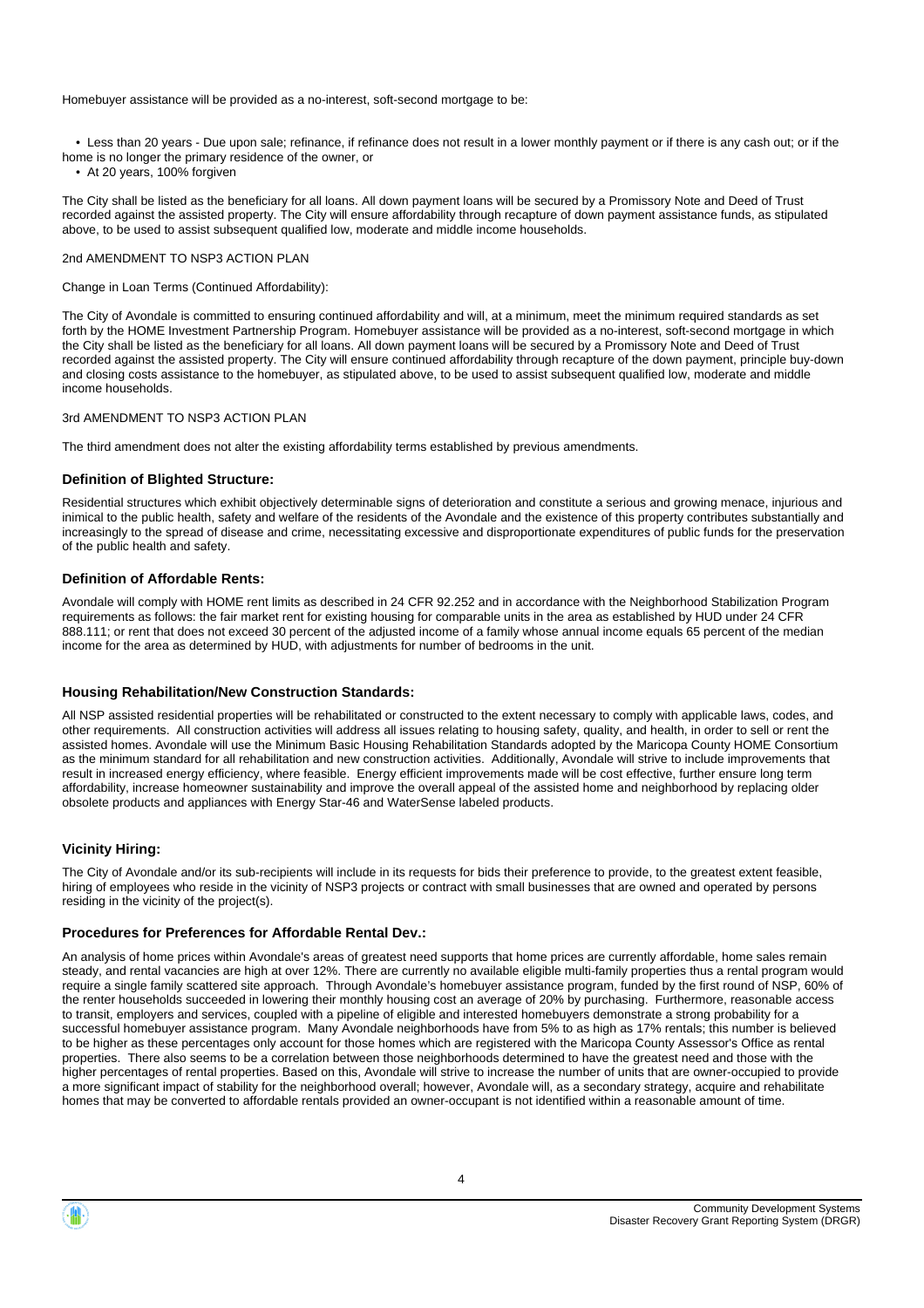#### **Grantee Contact Information:**

PRIMARY:

Mr. Matthew Hess, CDBG Program Manager 1007 South Third Street Avondale, AZ 85323 623-333-2726 mhess@avondale.org

SECONDARY:

Ms. Stephanie Small, Neighborhood and Family Services Director 623-333-2711 ssmall@avondale.org

## **Project Summary**

| Project# | <b>Project Title</b>                 | <b>Grantee Activity #</b>     | <b>Activity Title</b>                |
|----------|--------------------------------------|-------------------------------|--------------------------------------|
| 1        | <b>Rehabilitation of Residential</b> |                               | Homebuyer/Rehab - LMMI               |
| 2        | Homebuyer Assistance (LH25)          | 2                             | Homebuyer/Rehab - 50% AMI            |
| 3        | Acquisition and Demolition           | No activities in this project |                                      |
| 4        | Administration                       | 4                             | Administration                       |
| 5        | Redevelopment                        | 5                             | <b>LMMI New Housing Construction</b> |
|          |                                      | 6                             | LH25 New Housing Construction        |
| 9999     | <b>Restricted Balance</b>            | No activities in this project |                                      |
| 9999     | <b>Restricted Balance</b>            | No activities in this project |                                      |

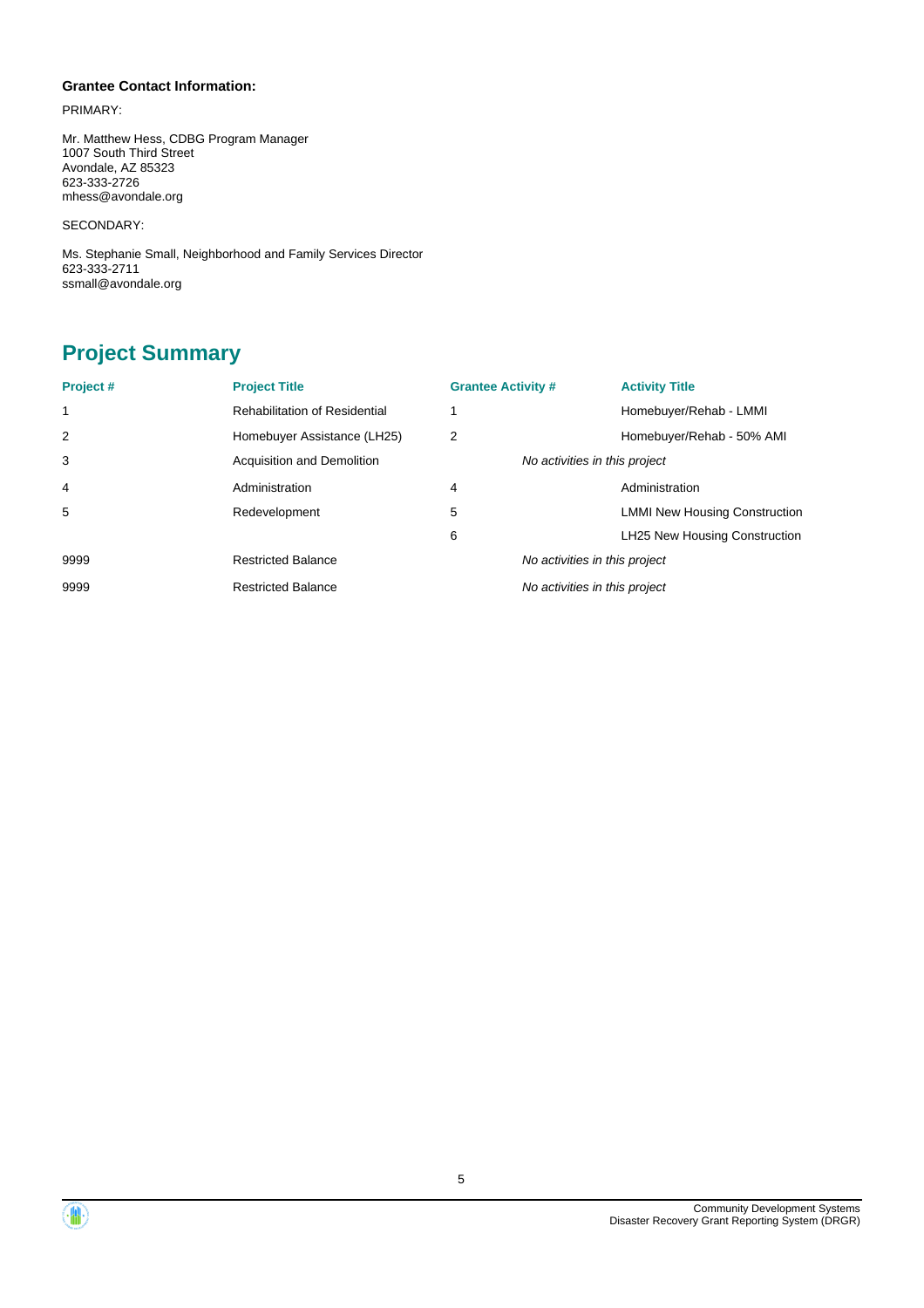# **Activities**

# **Project # / Title: 1 / Rehabilitation of Residential Structures**

**# of Singlefamily Units** 9 **# of Housing Units** 9 **# of Substantially Rehabilitated Units** 3 **#Low flow toilets** 3 **#Replaced hot water heaters** 3 **#Replaced thermostats** 3 **# of Properties** 9

| <b>Grantee Activity Number:</b><br>1<br><b>Activity Title:</b>                                                                                                                | Homebuyer/Rehab - LMMI |                                                                                                                                                              |                                        |                              |
|-------------------------------------------------------------------------------------------------------------------------------------------------------------------------------|------------------------|--------------------------------------------------------------------------------------------------------------------------------------------------------------|----------------------------------------|------------------------------|
| <b>Activitiy Type:</b><br>Rehabilitation/reconstruction of residential structures<br><b>Project Number:</b><br>1<br><b>Projected Start Date:</b><br>05/01/2011                |                        | <b>Activity Status:</b><br>Completed<br><b>Project Title:</b><br><b>Rehabilitation of Residential Structures</b><br><b>Projected End Date:</b><br>04/30/2014 |                                        |                              |
| <b>Project Draw Block by HUD:</b><br>Not Blocked<br><b>Activity Draw Block by HUD:</b><br>Not Blocked<br><b>Block Drawdown By Grantee:</b>                                    |                        | Project Draw Block Date by HUD:<br><b>Activity Draw Block Date by HUD:</b>                                                                                   |                                        |                              |
| Not Blocked<br><b>National Objective:</b><br>LMMI: Low, Moderate and Middle Income National Objective for<br>NSP Only<br><b>Environmental Assessment:</b><br><b>COMPLETED</b> |                        | <b>Total Budget:</b><br><b>Other Funds:</b><br><b>Total Funds:</b>                                                                                           | \$204,413.00<br>\$0.00<br>\$204,413.00 |                              |
| <b>Benefit Report Type:</b><br>Direct (Households)                                                                                                                            |                        |                                                                                                                                                              |                                        |                              |
| <b>Proposed Beneficiaries</b><br># Owner Households<br># of Households                                                                                                        | <b>Total</b><br>9<br>9 | Low                                                                                                                                                          | <b>Mod</b><br>9<br>9                   | Low/Mod%<br>100.00<br>100.00 |
| <b>Proposed Accomplishments</b>                                                                                                                                               |                        | <b>Total</b>                                                                                                                                                 |                                        |                              |



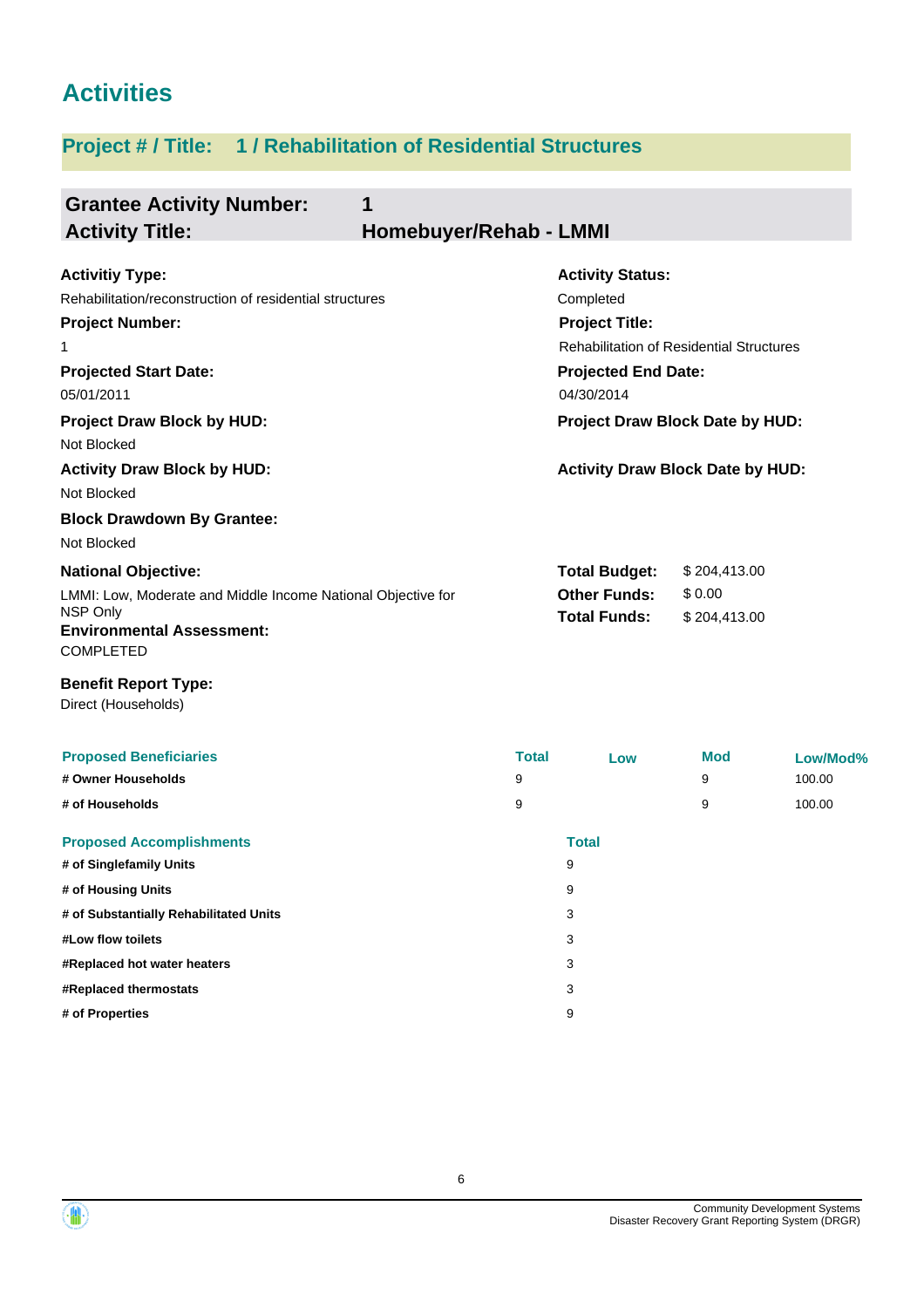## **Activity is being carried out by Grantee:**

No

### **Organization carrying out Activity:**

City of Avondale

### **Proposed budgets for organizations carrying out Activity:**

| <b>Responsible Organization</b>          | <b>Organization Type</b> | <b>Proposed Budget</b> |
|------------------------------------------|--------------------------|------------------------|
| City of Avondale                         | Local Government         | \$204.413.00           |
| Neighborhood Housing Services of Phoenix | Non-Profit               | \$0.00                 |

## **Location Description:**

This activity will be targeted to the following Census 2000 Tracts and Block Groups within the City of Avondale: Census Tract: 612.00, Block Groups 2,3,4 Census Tract: 614.00, Block Groups 1,2,3,4 Census Tract 820.13, Block Groups 1,2,3,4,5 Census Tract 820.14, Block Groups 1,2,3,4 Census Tract: 820.14, Block Groups 1,2,3 and 4 Census Tract: 822.01, Block Groups 1 (only Avondale portion) and 3 Census Tract: 822.02, Block Groups 1 and 2

## **Activity Description:**

Avondale will enter into contracts with one or more non-profit agencies (Agencies) to operate an acquisition/rehabilitation and resale (the Program). The Program will provide the resources necessary to convert vacant foreclosed single-family properties into new homeownership opportunities for moderate and middle income persons with household incomes up to 120% AMI. The Agency (s) may perform the following activities in the conduct of the Program: 1) acquisition; 2) rehabilitation; 3) down payment and closing cost assistance for the buyer; and 4) resale of property.

Approximately nine (9) foreclosed properties will be converted to owner-occupied homes in the NSP3 targeted areas. Homes will be purchased by the Agency (s) or homeowners (with homeownership assistance) from the banks at a discount of at least 1% below the current market appraised value for individual properties.

Each homeowner will be required to complete an 8-hour homebuyer education class provided by a HUD approved counseling agency, one-on-one housing counseling and occupy the home as their primary residence. Homebuyers will obtain a mortgage loan from the lender of their choice provided the lender agrees to comply with the NSP program policies and bank regulators guidance for non-traditional mortgages and must be 30-year fixed mortgages at prevailing rates. Debt to income ratios will not be allowed to exceed 30% for the house payment and 43% total debt. Monetary assistance will be in the form of a no-interest, no-payment soft second mortgage for the amount of the down payment assistance to be recaptured at 100% at the time of sale, refinance (if interest rate and monthly payment are not reduced) or at which time the home is no longer the primary residence of the homebuyer. Closing costs or rehabilitation funds will be in the form of a grant.

Homes acquired by the agency will be sold to moderate-middle income persons at a price no greater than the cost of acquisition and rehabilitation (including delivery costs) or at a 1% discount of the current market appraised value; whichever is lower. Each homeowner will have the same requirments of those receiving direct homeownership assistance. Monetary assistance provided will be in the form of a no-interest, no-payment, soft second mortgage which will be recaptured 100% at the time of sale, refinance or at which time the home is no longer the homeowners primary residence. Homes acquired and rehabilitated by the agency that remain unsold after having been on the market for nine months will be used for affordable rental properties until which time the market will allow for resale to a low-moderate-middle income buyer.

Recaptured funds will be used to assist subsequent Homebuyers for the purpose of meeting the long term affordability provisions of the HOME Program as stipulated in 24 CFR 91.254.

Eligible Use B: Acquisition and Rehabilitation

Correlating CDBG Activity: 24 CFR570.201 (a) Acquisition (b) Disposition (i) Relocation (n) Direct Homeownership

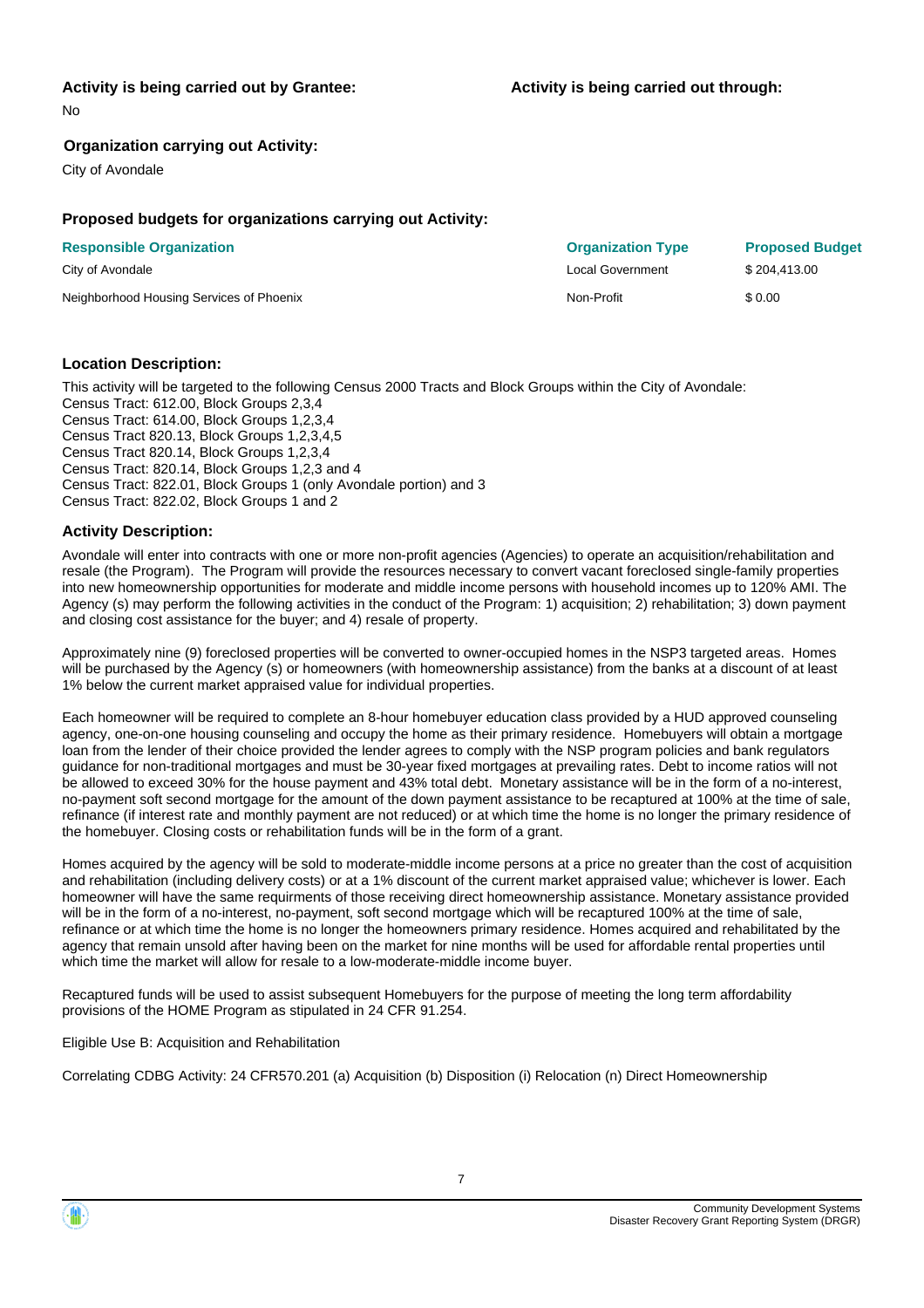assistance as modified by NSP. 24 CFR 570.202 eligible rehabilitation absd Preservation activities for homes and other residential properties that may include counseling for those seeking to take part in the activity.

# **Project # / Title: 2 / Homebuyer Assistance (LH25)**

| Rehabilitation/reconstruction of residential structures       |                |               |                                                                                                                                                                                                                         |                                                                                                                                         |
|---------------------------------------------------------------|----------------|---------------|-------------------------------------------------------------------------------------------------------------------------------------------------------------------------------------------------------------------------|-----------------------------------------------------------------------------------------------------------------------------------------|
| LH25: Funds targeted for housing for households whose incomes |                |               | \$83,000.00<br>\$0.00<br>\$83,000.00                                                                                                                                                                                    |                                                                                                                                         |
|                                                               |                |               |                                                                                                                                                                                                                         |                                                                                                                                         |
| 5<br>5                                                        |                | Low<br>5<br>5 | <b>Mod</b>                                                                                                                                                                                                              | Low/Mod%<br>100.00<br>100.00                                                                                                            |
|                                                               |                |               |                                                                                                                                                                                                                         |                                                                                                                                         |
|                                                               | $\overline{2}$ | <b>Total</b>  | Homebuyer/Rehab - 50% AMI<br><b>Activity Status:</b><br>Completed<br><b>Project Title:</b><br>04/30/2014<br><b>Total Budget:</b><br><b>Other Funds:</b><br><b>Total Funds:</b><br><b>Total</b><br>5<br>5<br>5<br>5<br>5 | Homebuyer Assistance (LH25)<br><b>Projected End Date:</b><br>Project Draw Block Date by HUD:<br><b>Activity Draw Block Date by HUD:</b> |

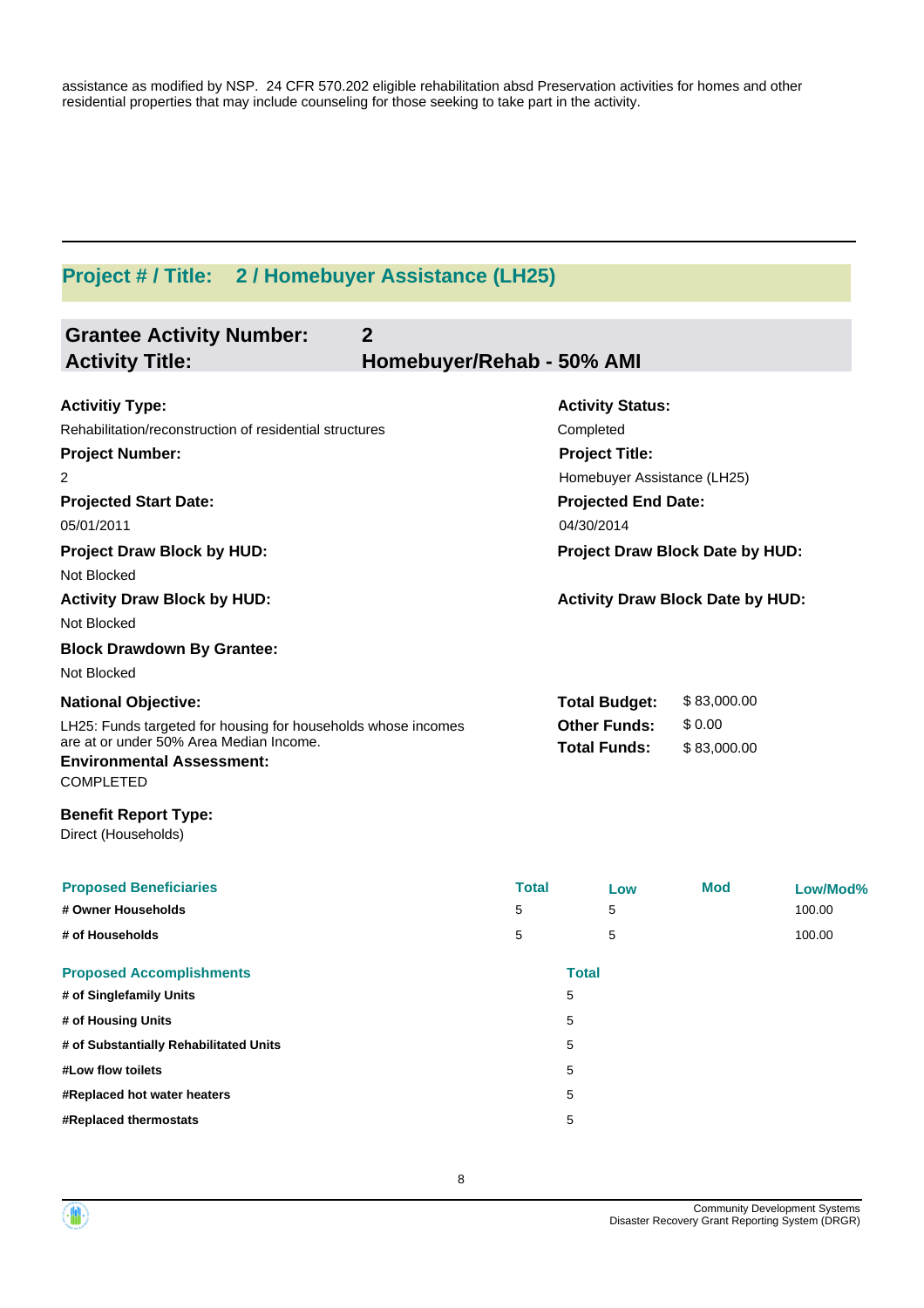**Activity is being carried out through:**

**Activity is being carried out by Grantee:**

No

## **Organization carrying out Activity:**

City of Avondale

### **Proposed budgets for organizations carrying out Activity:**

| <b>Responsible Organization</b>          | <b>Organization Type</b> | <b>Proposed Budget</b> |
|------------------------------------------|--------------------------|------------------------|
| City of Avondale                         | Local Government         | \$83,000.00            |
| Neighborhood Housing Services of Phoenix | Non-Profit               | \$0.00                 |

### **Location Description:**

This activity will be targeted to the following Census 2000 Tracts and Block Groups within the City of Avondale: Census Tract: 612.00, Block Groups 2,3,4 Census Tract: 614.00, Block Groups 1,2,3,4 Census Tract 820.13, Block Groups 1,2,3,4,5 Census Tract 820.14, Block Groups 1,2,3,4 Census Tract: 820.14, Block Groups 1,2,3 and 4 Census Tract: 822.01, Block Groups 1 (only Avondale portion) and 3 Census Tract: 822.02, Block Groups 1 and 2

### **Activity Description:**

Avondale will enter into contracts with one or more non-profit agencies (Agencies) to operate a homeownership program (the Program). The Program will provide the resources necessary to convert vacant foreclosed single-family properties into new homeownership opportunities for low income households with incomes up to 50% AMI. Approximately five (5) foreclosed properties will be converted to owner-occupied homes in the NSP3 targeted areas. Homes will be purchased by the Agency (s) or homeowners (with homeownership assistance) from the banks at a discount of at least 1% below the current market appraised value for individual properties.

Each homeowner will be required to complete an 8-hour homebuyer education class provided by a HUD approved counseling agency, one-on-one housing counseling and occupy the home as their primary residence. Homebuyers will obtain a mortgage loan from the lender of their choice provided the lender agrees to comply with the NSP program policies and bank regulators guidance for non-traditional mortgages and must be 30-year fixed mortgages at prevailing rates. Debt to income ratios will not be allowed to exceed 30% for the house payment and 43% total debt. Monetary assistance will be in the form of a no-interest, no-payment soft second mortgage for the amount of the down payment assistance to be recaptured at 100% at the time of sale, refinance (if interest rate and monthly payment are not reduced) or at which time the home is no longer the primary residence of the homebuyer. Closing costs or rehabilitation funds will be in the form of a grant.

Homes acquired by the agency will be sold to low-moderate-middle income persons at a price no greater than the cost of acquisition and rehabilitation (including delivery costs) or at a 1% discount of the current market appraised value; whichever is lower. Each homeowner will have the same requirments of those receiving direct homeownership assistance. Monetary assistance provided will be in the form of a no-interest, no-payment, soft second mortgage which will be recaptured 100% at the time of sale, refinance or at which time the home is no longer the homeowners primary residence. Homes acquired and rehabilitated by the agency that remain unsold after having been on the market for nine months will be used for affordable rental properties until which time the market will allow for resale to a low-moderate-middle income buyer.

Recaptured funds will be used to assist subsequent Homebuyers for the purpose of meeting the long term affordability provisions of the HOME Program as stipulated in 24 CFR 91.254.

Eligible Use B: Acquisition and Rehabilitation

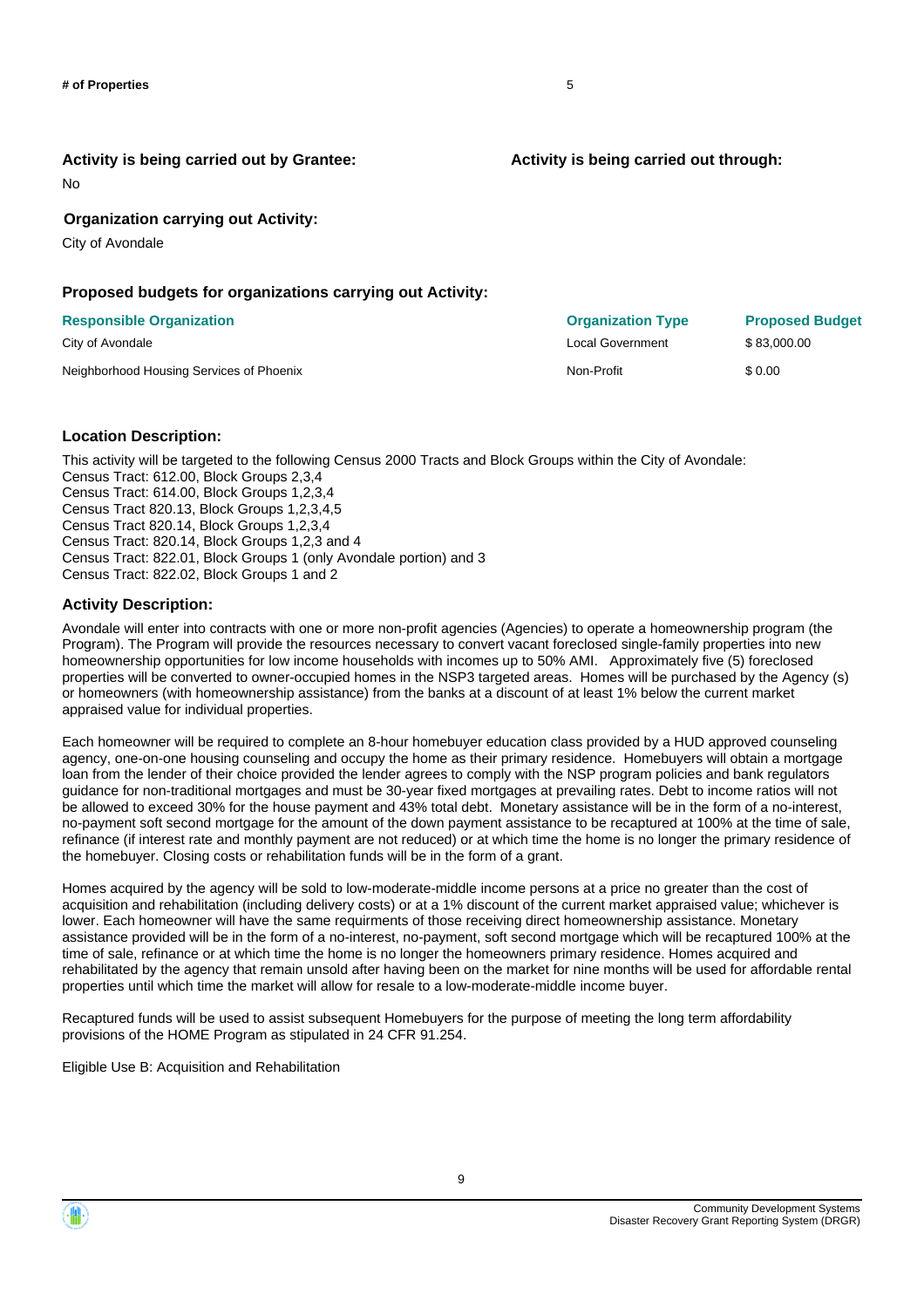Correlating CDBG Activity: 24 CFR 570.201 (a) Acquisition (b) Disposition (i) Relocation (n) Direct Homeownership assistance as modified by NSP. 24 CFR 570.202 eligible rehabilitation and preservation activities for homes and other residential properties that may include conseling for those seeking to take part in the activity.

# **Project # / Title: 4 / Administration**

| <b>Grantee Activity Number:</b><br><b>Activity Title:</b>     | 4<br><b>Administration</b> |                            |                                         |
|---------------------------------------------------------------|----------------------------|----------------------------|-----------------------------------------|
| <b>Activitiy Type:</b>                                        |                            | <b>Activity Status:</b>    |                                         |
| Administration                                                |                            | Completed                  |                                         |
| <b>Project Number:</b>                                        |                            | <b>Project Title:</b>      |                                         |
| 4                                                             |                            | Administration             |                                         |
| <b>Projected Start Date:</b>                                  |                            | <b>Projected End Date:</b> |                                         |
| 10/19/2010                                                    |                            | 04/30/2014                 |                                         |
|                                                               |                            |                            |                                         |
| <b>Project Draw Block by HUD:</b>                             |                            |                            | Project Draw Block Date by HUD:         |
| Not Blocked                                                   |                            |                            |                                         |
| <b>Activity Draw Block by HUD:</b>                            |                            |                            | <b>Activity Draw Block Date by HUD:</b> |
| Not Blocked                                                   |                            |                            |                                         |
| <b>Block Drawdown By Grantee:</b>                             |                            |                            |                                         |
| Not Blocked                                                   |                            |                            |                                         |
| <b>National Objective:</b>                                    |                            | <b>Total Budget:</b>       | \$82,490.00                             |
| Not Applicable - (for Planning/Administration or Unprogrammed |                            | <b>Other Funds:</b>        | \$0.00                                  |
| Funds only)                                                   |                            | <b>Total Funds:</b>        | \$82,490.00                             |
| <b>Environmental Assessment:</b>                              |                            |                            |                                         |
| <b>EXEMPT</b>                                                 |                            |                            |                                         |
| <b>Benefit Report Type:</b>                                   |                            |                            |                                         |

NA

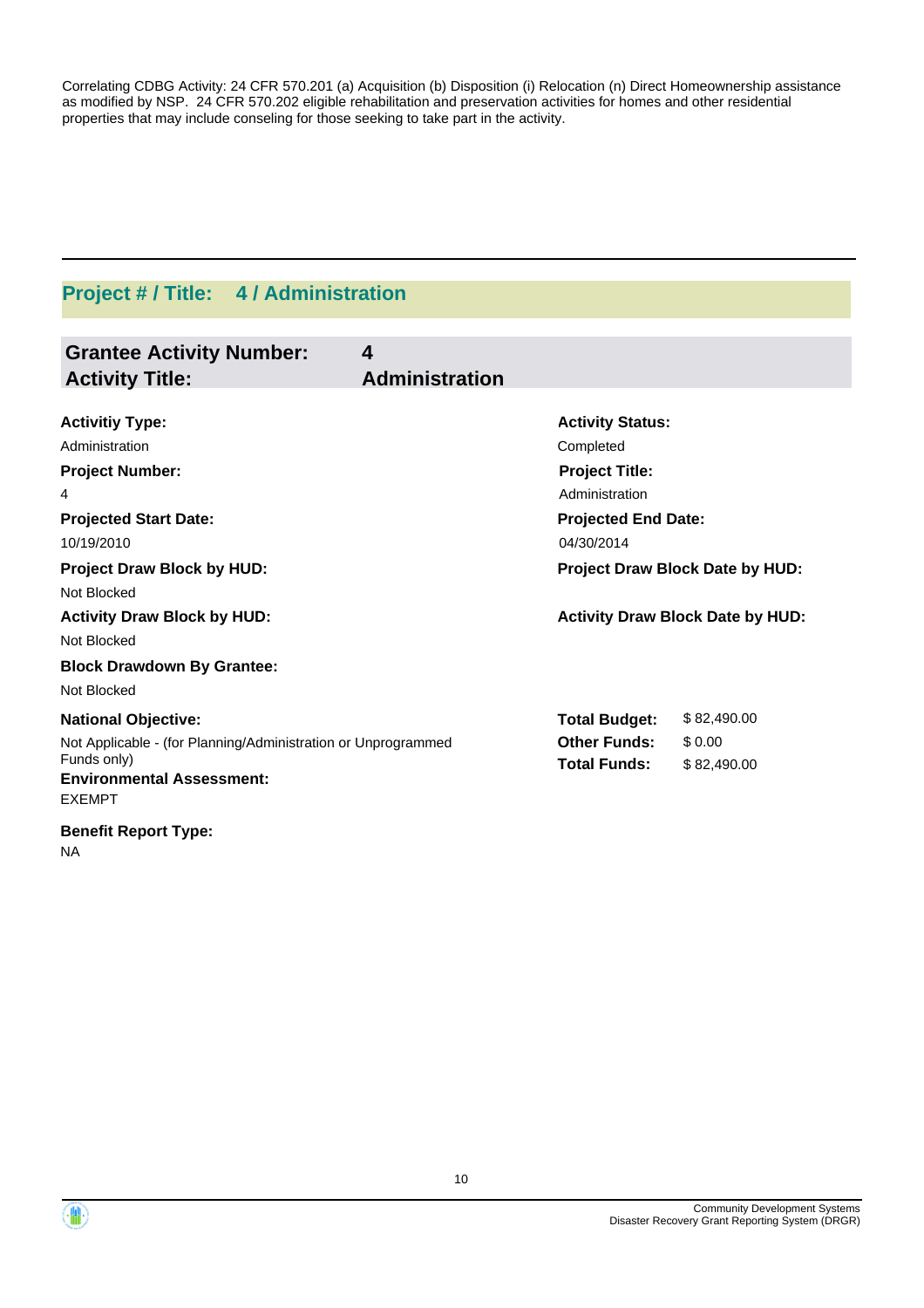## **Activity is being carried out by Grantee:**

**Activity is being carried out through:**

No

## **Organization carrying out Activity:**

City of Avondale

## **Proposed budgets for organizations carrying out Activity:**

**Responsible Organization COVID-10 COVID-10 Organization Type Proposed Budget** City of Avondale Local Government \$ 82,490.00

### **Location Description:**

City of Avondale.

## **Activity Description:**

General administration of all NSP3 funded activities.

Correlating CDBG Activity: 24 CFR 570.205 and 206 as amended by NSP to allow 10% of grant for administration.

## **Project # / Title: 5 / Redevelopment**

| <b>Grantee Activity Number:</b><br><b>Activity Title:</b>                                                                                                      | 5<br><b>LMMI New Housing Construction</b>                                                                    |  |
|----------------------------------------------------------------------------------------------------------------------------------------------------------------|--------------------------------------------------------------------------------------------------------------|--|
| <b>Activitiy Type:</b><br>Construction of new housing<br><b>Project Number:</b>                                                                                | <b>Activity Status:</b><br>Completed<br><b>Project Title:</b>                                                |  |
| 5<br><b>Projected Start Date:</b><br>08/15/2012                                                                                                                | Redevelopment<br><b>Projected End Date:</b><br>04/30/2014                                                    |  |
| <b>Project Draw Block by HUD:</b><br>Not Blocked<br><b>Activity Draw Block by HUD:</b>                                                                         | Project Draw Block Date by HUD:<br><b>Activity Draw Block Date by HUD:</b>                                   |  |
| Not Blocked<br><b>Block Drawdown By Grantee:</b><br>Not Blocked                                                                                                |                                                                                                              |  |
| <b>National Objective:</b><br>LMMI: Low, Moderate and Middle Income National Objective for<br>NSP Only<br><b>Environmental Assessment:</b><br><b>COMPLETED</b> | \$629,566.00<br><b>Total Budget:</b><br>\$0.00<br><b>Other Funds:</b><br><b>Total Funds:</b><br>\$629,566.00 |  |



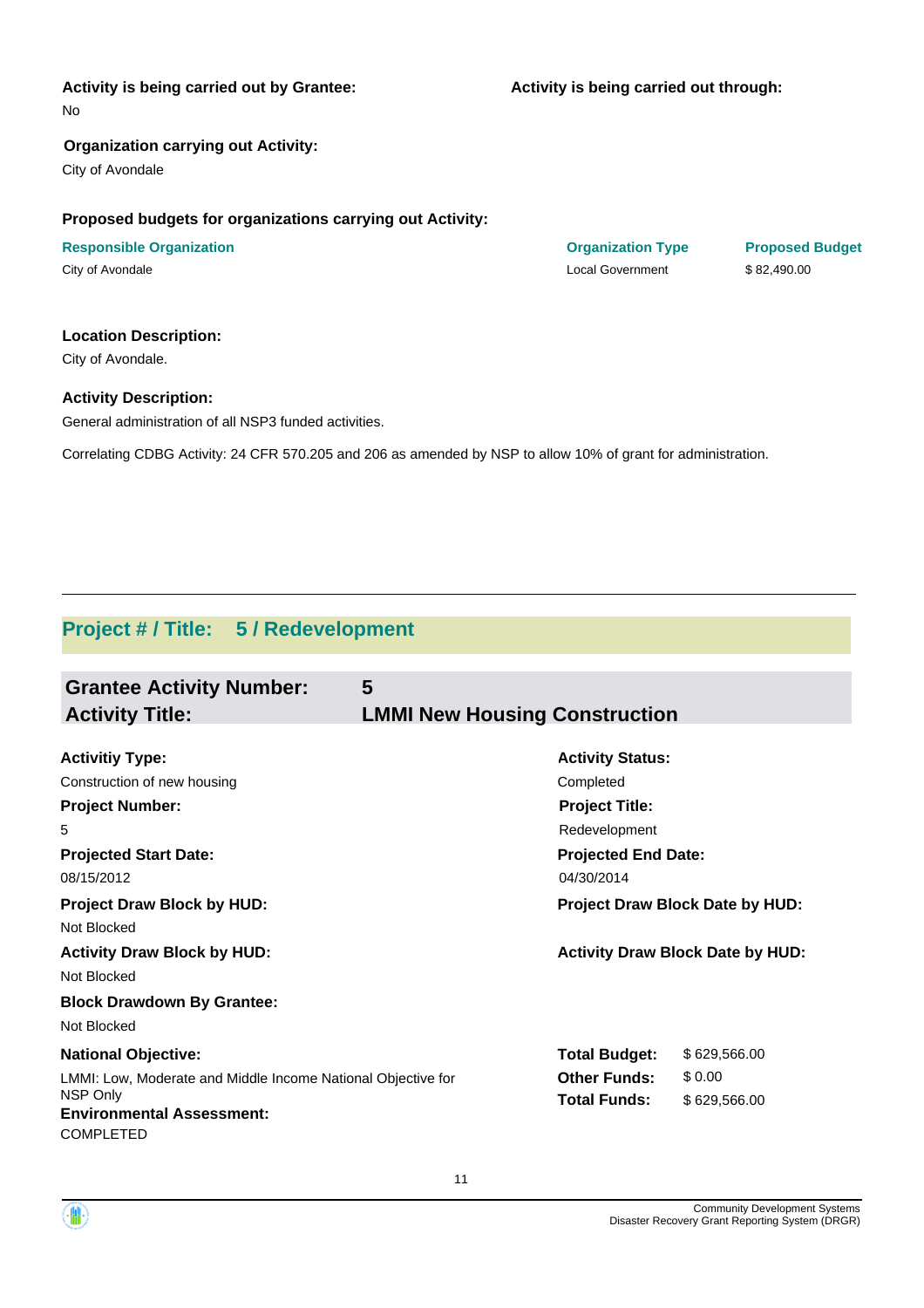## **Benefit Report Type:**

Direct (Households)

| <b>Proposed Beneficiaries</b><br># Owner Households<br># of Households | <b>Total</b><br>3<br>3 | Low          | <b>Mod</b><br>3<br>3 | Low/Mod%<br>100.00<br>100.00 |
|------------------------------------------------------------------------|------------------------|--------------|----------------------|------------------------------|
| <b>Proposed Accomplishments</b>                                        |                        | <b>Total</b> |                      |                              |
| # of Singlefamily Units                                                |                        | 3            |                      |                              |
| # of Housing Units                                                     |                        | 3            |                      |                              |
| #Units exceeding Energy Star                                           |                        | 3            |                      |                              |
| #Units with bus/rail access                                            |                        | 3            |                      |                              |
| #Low flow showerheads                                                  |                        | 6            |                      |                              |
| #Low flow toilets                                                      |                        | 6            |                      |                              |

**Activity is being carried out through:**

| <b>Activity is being carried out by Grantee:</b> |  |  |
|--------------------------------------------------|--|--|
| No                                               |  |  |

### **Organization carrying out Activity:**

City of Avondale

## **Proposed budgets for organizations carrying out Activity:**

| <b>Responsible Organization</b> | <b>Organization Type</b> | <b>Proposed Budget</b> |
|---------------------------------|--------------------------|------------------------|
| City of Avondale                | Local Government         | \$629.565.00           |
| City of Avondale2               | Local Government         | \$ 0.00                |

## **Location Description:**

Project is located on the 300 block of east Hill Drive. This neighborhood is found in the Historic Avondale neighborhood which is part of the City's Revitalization area and also part of the NSP areas of greatest need.

## **Activity Description:**

The purpose of this activity is to construct new, high quality, well designed housing units incorporating known sustainability strategies while increasing the available housing stock for NSP eligible homebuyers. Construction on three new single family units has been completed and the home resold to NSP-eligible firts-time homebuyers.



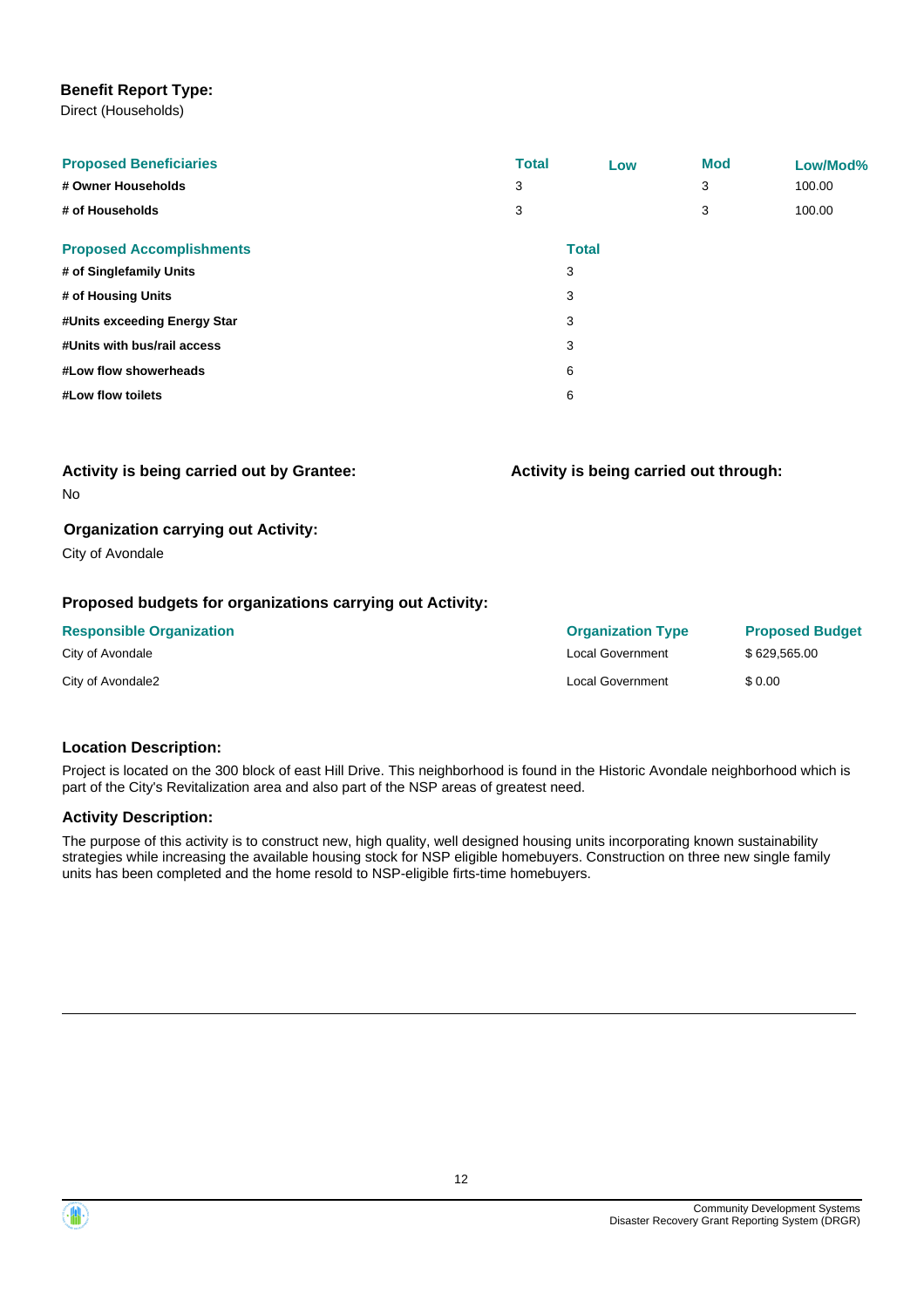**Grantee Activity Number:**

**6**

## **Activity Title: LH25 New Housing Construction**

| <b>Activitiy Type:</b>                                                                          |                                        | <b>Activity Status:</b>                 |              |          |
|-------------------------------------------------------------------------------------------------|----------------------------------------|-----------------------------------------|--------------|----------|
| Construction of new housing                                                                     |                                        | Completed                               |              |          |
| <b>Project Number:</b>                                                                          |                                        | <b>Project Title:</b>                   |              |          |
| 5                                                                                               |                                        | Redevelopment                           |              |          |
| <b>Projected Start Date:</b>                                                                    |                                        | <b>Projected End Date:</b>              |              |          |
| 08/15/2012                                                                                      |                                        | 04/30/2014                              |              |          |
| <b>Project Draw Block by HUD:</b>                                                               |                                        | Project Draw Block Date by HUD:         |              |          |
| Not Blocked                                                                                     |                                        |                                         |              |          |
| <b>Activity Draw Block by HUD:</b><br>Not Blocked                                               |                                        | <b>Activity Draw Block Date by HUD:</b> |              |          |
| <b>Block Drawdown By Grantee:</b>                                                               |                                        |                                         |              |          |
| Not Blocked                                                                                     |                                        |                                         |              |          |
| <b>National Objective:</b>                                                                      |                                        | <b>Total Budget:</b>                    | \$225,434.00 |          |
| LH25: Funds targeted for housing for households whose incomes                                   |                                        | <b>Other Funds:</b>                     | \$0.00       |          |
| are at or under 50% Area Median Income.<br><b>Environmental Assessment:</b><br><b>COMPLETED</b> |                                        | <b>Total Funds:</b>                     | \$225,434.00 |          |
| <b>Benefit Report Type:</b><br>Direct (Households)                                              |                                        |                                         |              |          |
| <b>Proposed Beneficiaries</b>                                                                   | <b>Total</b>                           | Low                                     | <b>Mod</b>   | Low/Mod% |
| # Owner Households                                                                              | 1                                      | 1                                       |              | 100.00   |
| # of Households                                                                                 | 1                                      | 1                                       |              | 100.00   |
| <b>Proposed Accomplishments</b>                                                                 |                                        | <b>Total</b>                            |              |          |
| # of Singlefamily Units                                                                         |                                        | 1                                       |              |          |
| # of Housing Units                                                                              |                                        | 1                                       |              |          |
| #Units exceeding Energy Star                                                                    |                                        | 1                                       |              |          |
| #Units with bus/rail access                                                                     |                                        | 1                                       |              |          |
| #Low flow showerheads                                                                           |                                        | 2                                       |              |          |
| #Low flow toilets                                                                               |                                        | 2                                       |              |          |
|                                                                                                 |                                        |                                         |              |          |
| Activity is being carried out by Grantee:                                                       | Activity is being carried out through: |                                         |              |          |

No

## **Organization carrying out Activity:**

City of Avondale

## **Proposed budgets for organizations carrying out Activity:**

## **Responsible Organization CONSERVIRGHT CONSERVIRGHT CONSERVIRGHT CONSERVIRGHT CONSERVIRGHT CONSERVIRGHT CONSERVIRGHT CONSERVIRGHT CONSERVIRGHT CONSERVIRGHT CONSERVIRGHT CONSERVIRGHT CONSERVIRGHT CONSERVIRGHT CONSERVIRGHT**

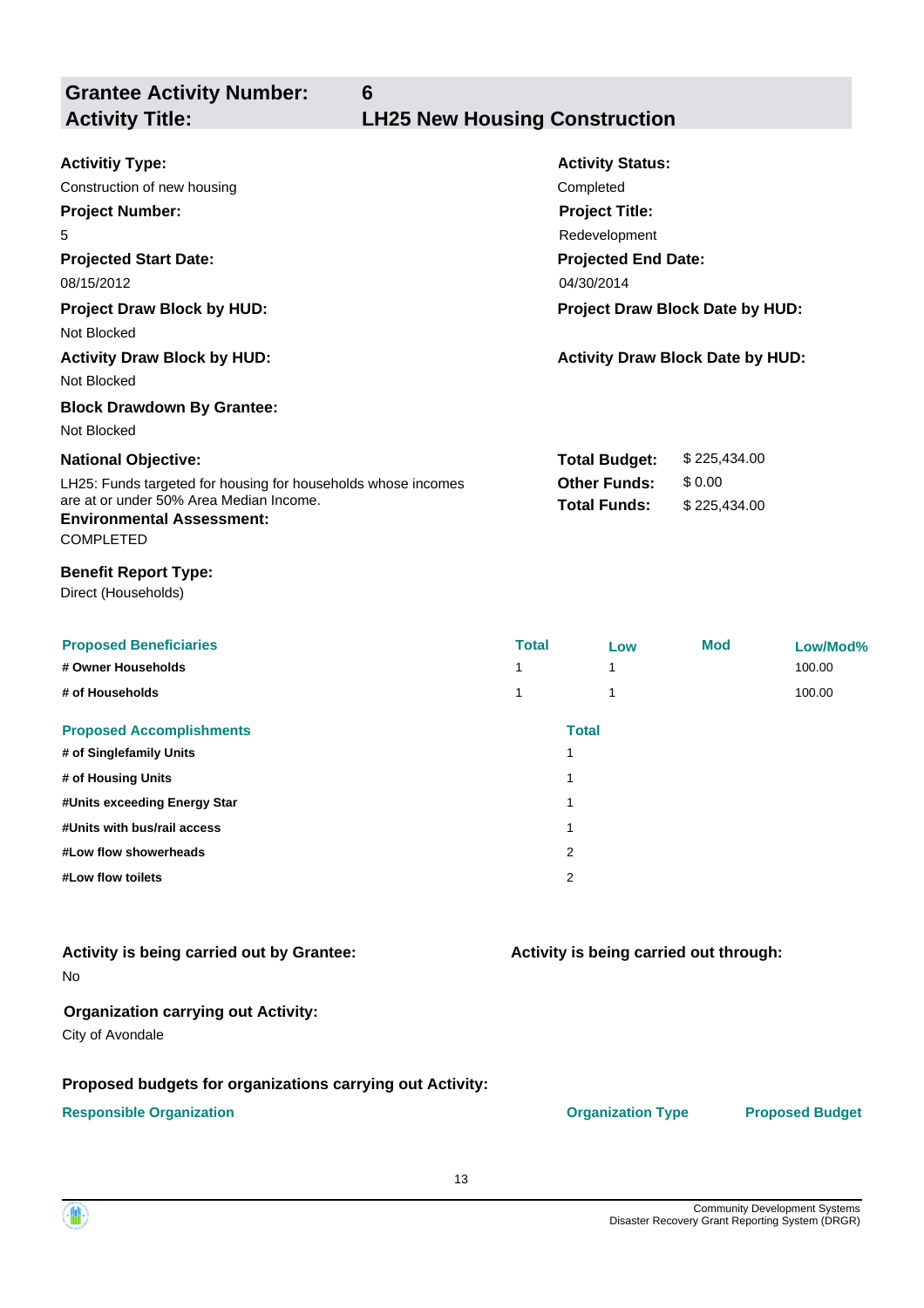| City of Avondale  | Local Government | \$650,000,00 |
|-------------------|------------------|--------------|
| City of Avondale2 | Local Government | \$0.00       |

## **Location Description:**

Project is located on the 300 block of east Hill Drive. This neighborhood is found in the Historic Avondale neighborhood which is part of the City's Revitalization area and also part of the NSP areas of greatest need.

## **Activity Description:**

The purpose of this activity is to construct one new, high quality, well designed housing units incorporating known sustainability strategies while increasing the available housing stock for NSP eligible homebuyers. Construction on one new single family units has been completed and resold to an NSP-eligible first-time homebuyer.

### **Activity Supporting Documents**

**Document** Amendment No. 2 to NSP3 Action Plan.pdf **Document** City of Avondale NSP3 Third Amendment.pdf

## **Action Plan Comments:**

- Reviewer AP approved. City expanded target areas and redefined loan terms for continued affordability.
- AP approved. City updated activities to underway from planned, and adding NHS Phoenix as a responsible organization for the homebuyer activities. Reviewer -
- Reviewer AP approved. Edited for amendment.
- Reviewer AP approved. City made corrections/revisions to activities and adjusted budgets and obligations.
- Reviewer Action Plan approved. Activity budget modification.
- Reviewer Action Plan has been reviewed and approved. Modified budgets to accommodate draws.
- Reviewer 7/31/14 Marilee Hansen: Plan approved without review to allow for submission of old QPRs.
- Reviewer 10/25/14 AP is approved with comments.

## **Action Plan History**

| <b>Version</b>       | <b>Date</b> |
|----------------------|-------------|
| B-11-MN-04-0501 AP#1 | 10/05/2016  |
| B-11-MN-04-0501 AP#2 | 07/28/2015  |